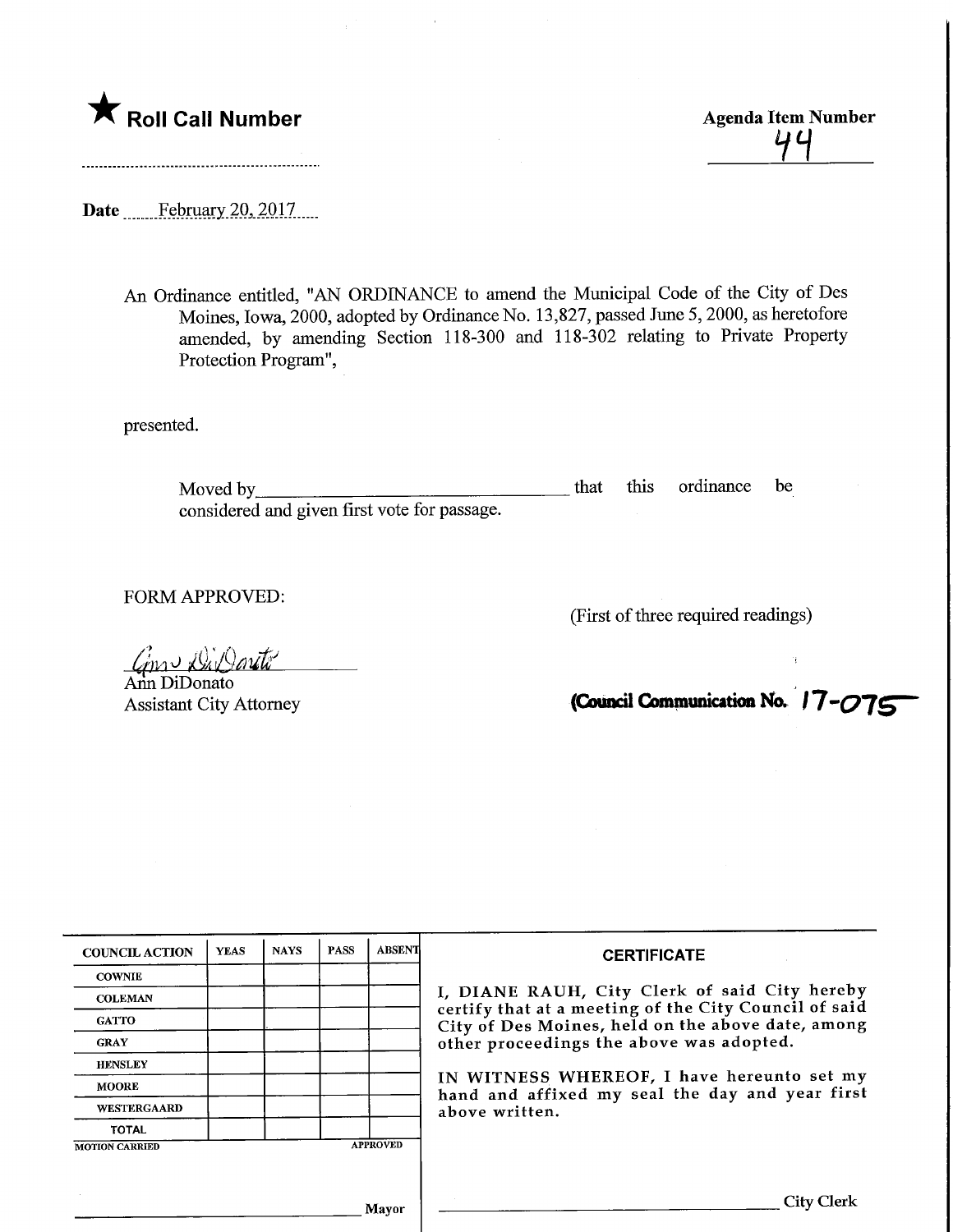ORDINANCE NO.

AN ORDINANCE to amend the Municipal Code of the City of Des Moines, Iowa, 2000, adopted by Ordinance No. 13,827, passed June 5, 2000, as heretofore amended, by amending Section 118-300 and 118-302 relating to Private Property Protection Program.

Be It Ordained by the City Council of the City of Des Moines, Iowa:

Section 1. That the Municipal Code of the City of Des Moines, Iowa, 2000, adopted by

Ordinance No. 13,827, passed June 5, 2000, as heretofore amended, is hereby amended by

amending Section 118-300 and Section 118-302 relating to Private Property Protection Program,

as follows:

## Sec. 118-300. Established.

- (a) The city council finds, determines, and declares it to be conducive to the health, welfare, safety and convenience of the city and its residents that a subsidy program be established to reimburse property owners for qualifying plumbing work which removes sources of infiltration and inflow firom the private sewer system and which protects properties adversely affected by excessive flows in the sanitary sewer collection system. The city has allocated from the sanitary sewer user fee revenues a sum sufficient to provide a subsidy, as described in section 118-301, to property owners who elect to make qualifying improvements to their property as described in section 118-302. The amount of the private property protection program subsidy shall be equal to 50% of the cost of the qualifying improvements performed by a licensed plumber and shall not exceed \$1,000 per property.
- (b) For purposes of this article, the term "property owner" or "owner" shall mean the owner of record of a property or the party in possession thereof under lease or contract who paid the eligible costs for the qualifying improvements applicable to the property, and who is responsible for payment of municipal utility charges against the property, including water service charges, sanitary sewer service charges, solid waste collection service charges, and stormwater management charges.
- (c) For purposes of this division, the term "property" shall mean those properties within the corporate boundaries of the city of Des Moines for which there is an account with the Des Moines Water Works that is currently being billed for sanitary sewer service fees.
- (d) For purposes of this division, the term "licensed plumber" shall mean those persons who are certified or licensed plumbers in conformance with chapter 26 of this Code.

## Sec. 118-302. Qualifying improvements.

(a) The private property protection program will provide a maximum of a  $$1,000$  subsidy as a reimbursement for 50% of the cost actually paid by the property owner for-ef any materials and labor for the qualifying improvements to existing structures on private property.